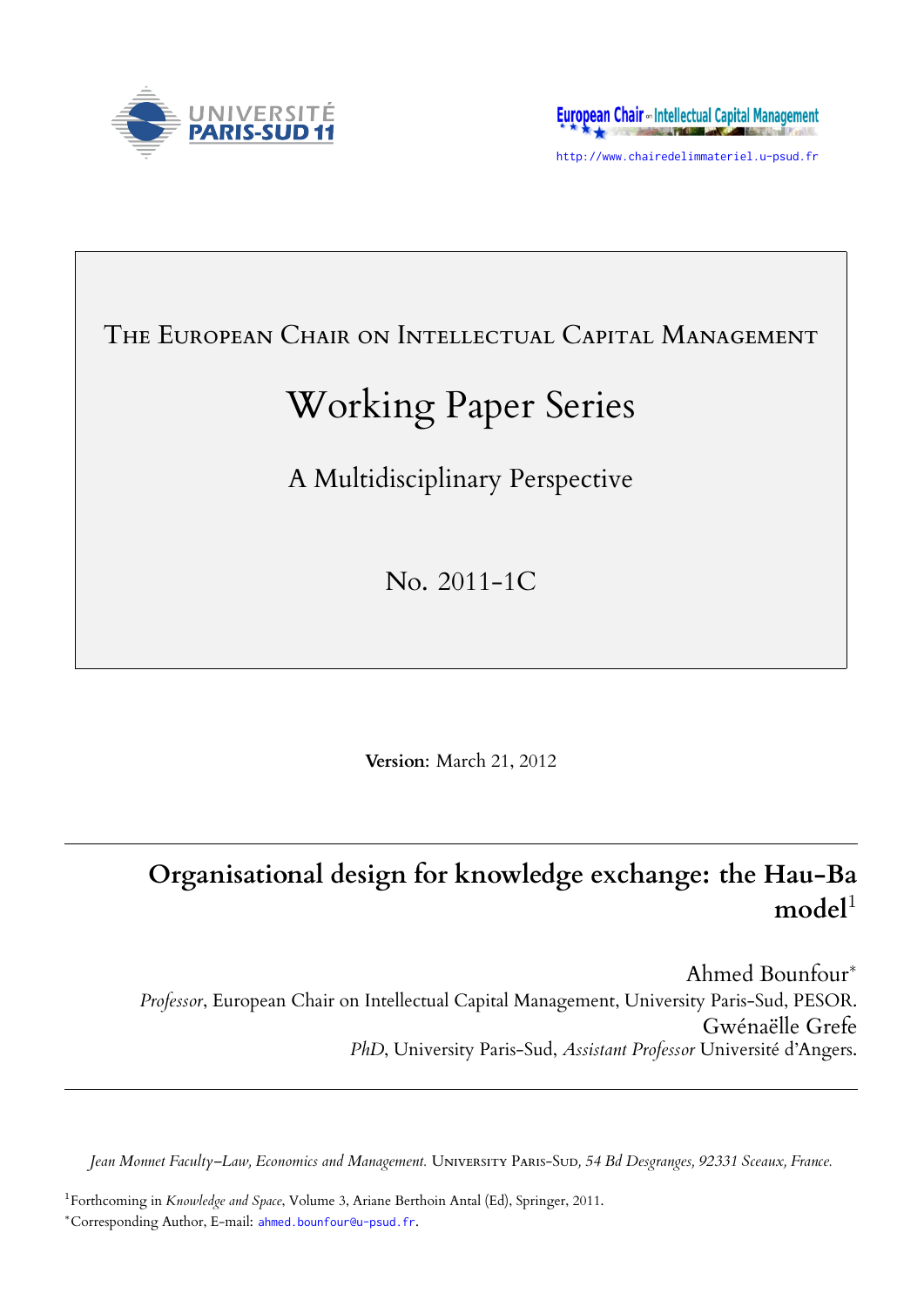#### **ABSTRACT**

The question of knowledge transfer has been a core interest for research and was mainly focused on the issue of its intrinsic nature. One of the main instruments used in the previous studies was the concept of Ba; this theory opened stimulating perspectives for understanding knowledge creation through knowledge transfer. As defined by Nonaka and Konno (1998), the concept while providing a strong understanding of the importance of obtaining dynamic interactions in the Ba, it didn't explain their modalities in analytical terms. In this chapter, we are providing an analytical framework for understanding the sequence of transfer of knowledge between members of professional communities. Doing so, we question the existence of a global organisational knowledge exchange system. This new topic in the Knowledge Management literature implicitly raises the important issue of organisational design and governance. Indeed, managing knowledge could become the talent of implementing spaces and animating communities of actors linked by common « spirit » and identity. In order to tie these dimensions together, a model is developed: the Hau-Ba theory (Bounfour, 2000, 2006) which is first presented in this paper from a theoretical point of view before being explored in the concrete setting of a community of Founders, within a large aluminium company.

**Keywords**: Knowledge transfer, recognition, community, gift exchange, Ba. Hau-Ba

# **1 Introduction: exploring space and** exchange that governs the actors. **spirit in knowledge sharing.**

Considering the key role of knowledge in today's economy, knowledge transfer and knowledge creation have been the focus of many recent approaches. Among them, the fundamental Japanese "Ba" theory (Nonaka & Konno, 1998) supplies with interesting and innovative perspective on how the different dimensions of knowledge can be associated into a "spiral of transformations" that are responsible for knowledge creation. In this way, tacit and explicit knowledge can both be considered, depending on the context and quality of the interactions between the individuals involved. The places that hold and sustain these interactions are named the "Ba", and define the proper physical, mental and virtual spaces, or any combination of them, that enable specific knowledge transformations. However, this perspective is not totally clear when it comes to addressing the issue of Ba sequences. Four kinds of functional Ba come into play in the SECI Matrix (Nonaka 1994; Nonaka & Takeuchi, 1995), depending on the nature of the knowledge before and after transformation, but each Ba is not characterised from the analytical point of view.

We should remind that beyond transfer, an exchange is at stake between individuals who give and those who receive knowledge. A number of published articles deals with the concept of knowledge transfer (Berthon, 2003) and attempt to analyse its process inside each interaction, but very few consider the global exchange approach (Ferrary, 2003). Finally, none can be quoted when it comes to explaining the relationship between the dynamics of knowledge transfer and the "spirit" of

In short, our research originates from the lack of explanation between the connection of the knowledge exchanges and the driving force behind them. We are questioning the logic of individuals' action that transfer knowledge, in order to explain how organisational communities grow, and develop their own memory. By understanding the interactions inside occupational communities, we hope to offer new leverages to managers in search of knowledge transfer incentives. In fact, this research can potentially facilitate management by proposing how to design / foster ad-hoc knowledge transfer spaces first. Secondly, it can highlight how to identify and increase the motivation of exchangers. As for research, we will propose an enriched version of the Ba theory, without separating the knowledge from its owner, the individuals. Between both concepts, it is where the Hau comes into play.

### **2 The Hau-Ba model**

#### **2.1 From the Ba concept to the community order perspective**

The Ba theory has played a major role in the Japanese way of knowledge creation and it now has its place within the specialized jargon of Knowledge Management. The imprint of Japanese culture on this concept makes it difficult to understand with western languages. Translated into "strategic knowledge community" (Fayard, 2003), the concept loses the very first characteristic of being a "space" and not a governance mode. Nevertheless, we do retain the strong idea that such a place hosts the members of a community who interact and ex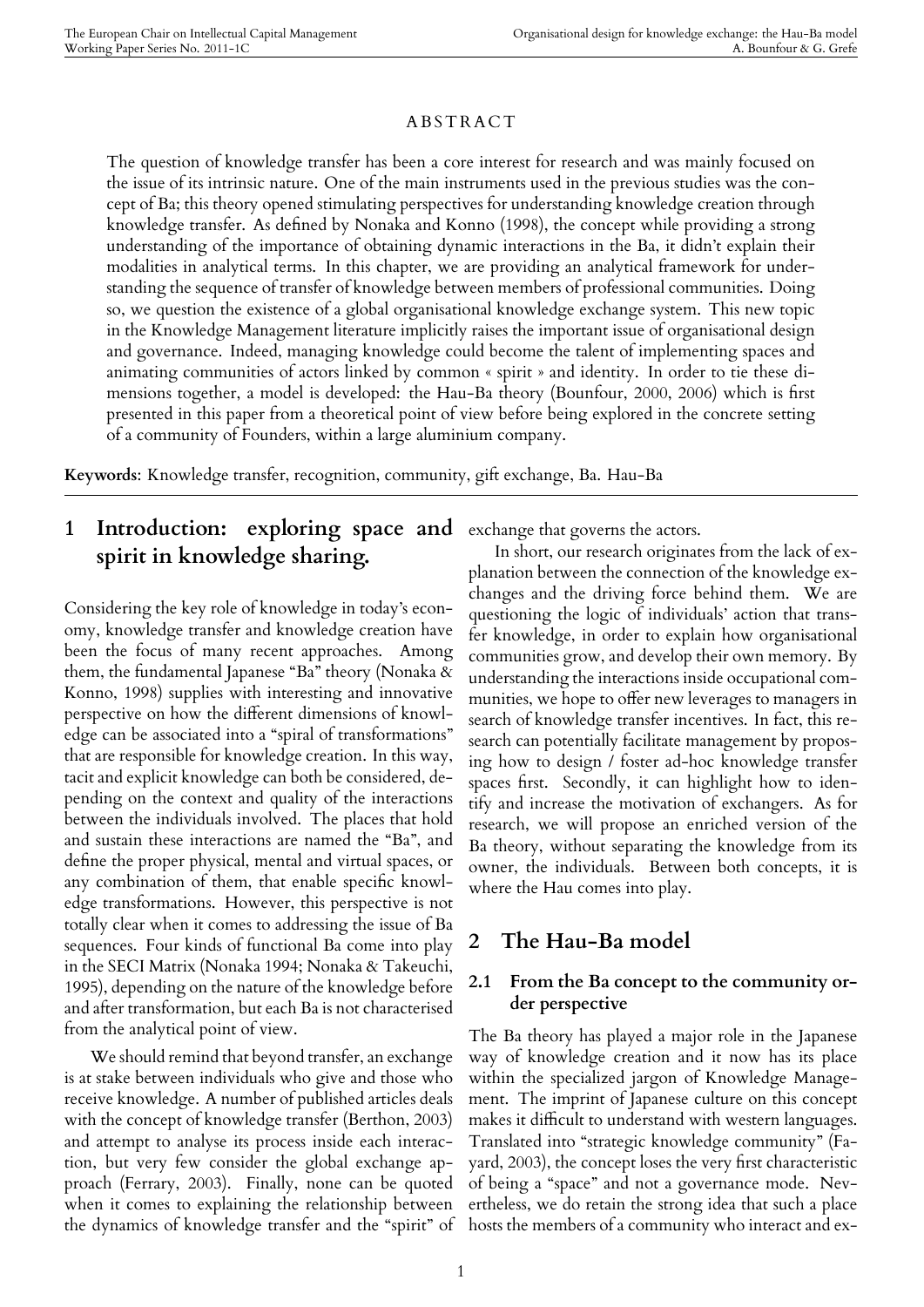change knowledge organically and simultaneously.

In the same perspective, the consideration of the deep transformation of socio-economic systems and especially the re-emergence of the concept of a community for organising activities, leads to the question of the relationship between the communities' governance and the Ba (Bounfour, 2006). On a whole, questions such as "does a community emerge from a specific Ba deployment? Or does a community create its own Ba?" are raised. In every case, it is crucial to determine the sequence, between the physical, mental and virtual Ba that lead to the final equilibrium of a system where knowledge transfer could become endogenous.

#### **2.2 From the community order perspective to the Hau theory**

Introducing the unavoidable issue of individuals leads to the question of governance and social identity. This can be tied to the curiosity to understand why people from communities and inside the Ba, exchange their knowledge. This concern is directly linked to the second side of the model, the Hau theory that is derived from the initiator of the social exchange, the French Anthropologist Marcel Mauss 1950).

The Hau theory refers to the triple obligation of behaviour in primitive societies: the constraint to use, to circulate and give back exchanged objects or symbols. This tacit rule works as a way to transcend competition, war or conflict. The Maussian gift describes a dynamic of mutual recognition where the recipients are defied, leaving them with no other choice than to give back accordingly. This powerful strength of return is called the Hau or the spirit of the gift, the strength of the circulating thing. No economic value or timeframe are important in the social exchange where individuals are both free and obliged to give back. What is at stake in the rite remains closer to recognition than power.

Translated to the organisational scene, when companies seek to make the knowledge exchange practices as embedded in the innovation processes, such a rite becomes particularly interesting to understand if we want to achieve the ability to promote or institute spontaneous knowledge sharing into occupational communities. The discussion of the gift model to explain the knowledge exchange is not new in the literature (Ferrary, 2003; Alter 2006; Balkin & Richebé, 2007), and the association of the spirit of the exchange with the space of knowledge transfer has been implicitly evoked when Fayard notes: "Ba is fundamentally subjective and relational and one involves it because it is ruled by common interest and because there are no conflicts within human relationships" (2003, p. 26). Based on this, the Hau comes into play to provide the superior rule that is strong enough to erase conflicts, domination and enable involvement. Doing so, the first connexion between the Hau and the Ba is established. But above all, we theorise the idea that the set of Maussian exchange rules is already rooted in the Ba, enabling both knowledge transfers and acknowledge (recognition) between members. Then, these members are part of "quasi-organic communities" (Bounfour, 2005, 2006) governed by the recognition principle (Honneth, 2000).

Finally, in order to be applied, the Hau rule must take into consideration "the equity feeling" (Adams, 1963; Wilkins & Ouchi, 1983) and at a more basic level, the respect of the psychological contract tacitly signed with the organisation. This raises another kind of social exchange established at a macro level between employees and managers that wraps the exchange of knowledge happening inside occupational communities. This characteristic brings forward the very last point that considers 'what' can play the role of the initial gift triggering both organisational (macro and meso) exchange processes.

#### **2.3 The Hau and the Ba together**

#### **2.3.1 The question of sequences**

The association of the Hau and the Ba theories cannot be connected without raising other path-dependant questions (Bounfour, 2006; Bounfour & Grefe, 2009). The first question challenges the nature of the relationship between the Hau and the Ba, requiring the precise determination of the building blocks of the model. The second question relates to the order of occurrence between the Hau phenomenon and the Ba transformations. Also, among and inside the Ba phases, we must consider which of the dimensions (physical, mental, virtual) appear first, and why.

Finally, we must determine if the whole three-step cycle of giving is present in an individual phase of Ba (e.g. the originating Ba, the interaction Ba). In regard to this last point, we have already suggested that every phase of the SECI matrix should match a dedicated cycle of exchange, since giving and receiving are associated to a single transfer. As for the gift-back, we propose that it must happen within a space that shares something in common with the Ba of the initial transfer. Saying so, we suggest that the space of the return is integrated into the concept of Ba.

Based on this, we present the idea that the space of interaction becomes a Ba after the action of the Hau. If some potential Ba pre-exists the Hau by hosting individuals who share a common will, it is the Hau phenomenon, which reveals the Ba. Indeed, the metamorphosis of the space into a Ba occurs once the transformation between the given , the received and the returned knowledge is observed.

In conclusion, finding out where the gift-back is delivered helps determine the exact perimeter of the Ba,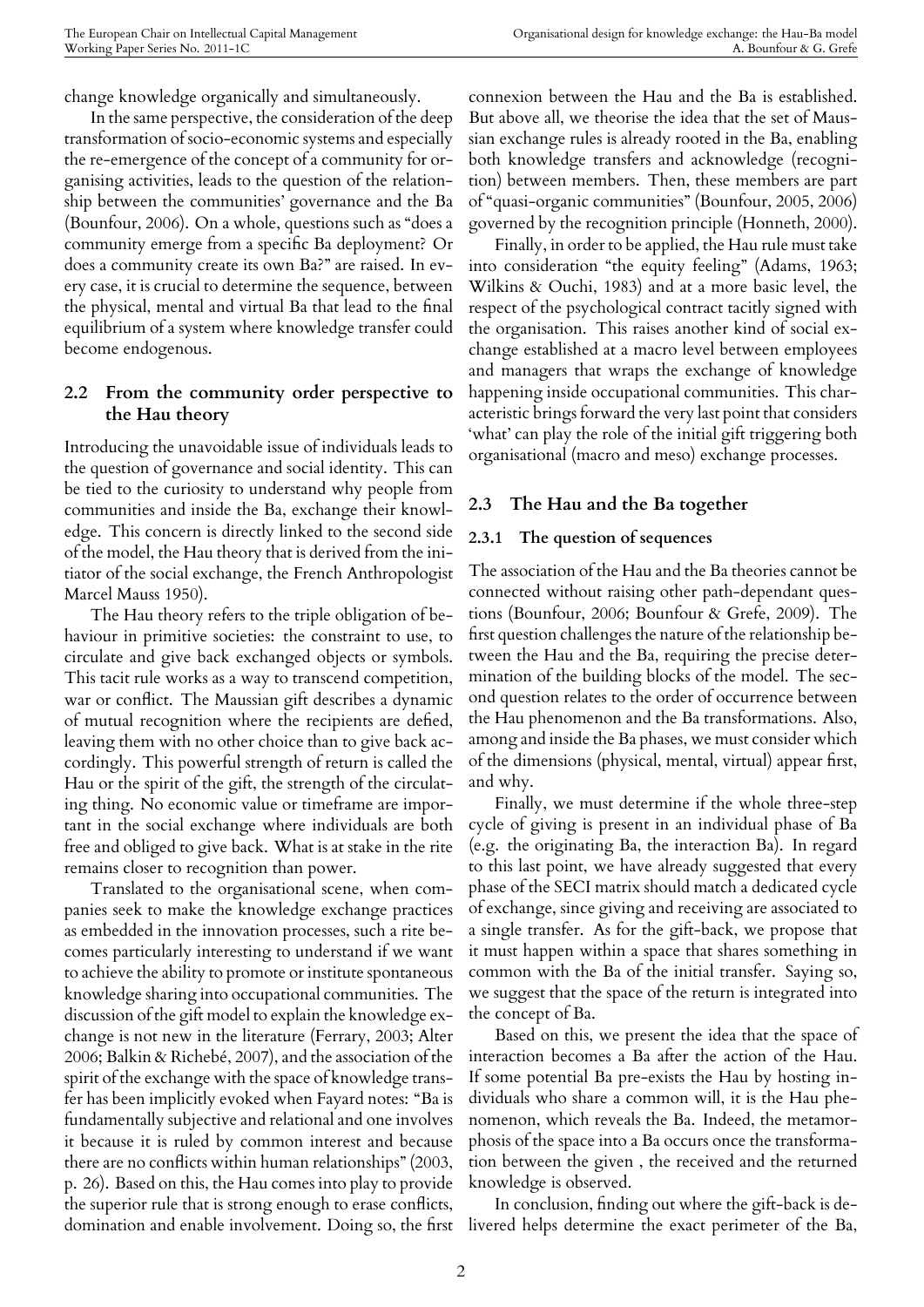which is seen as an extended space. Here again, we suggest the theoretical proposal that if the gift and the receiving instances happen in a Ba, then the gift back is part of this same place. We consider that the return is the key for the transfer, as it makes it sustainable, maintaining the social link of recognition between exchangers. Its erases the debt and avoids people to feel contemp. In fact, playing the role of pacifier gives the return the legitimacy not only in the transfer but also in the definition of the Ba. In short, a Ba without the Hau imbedded inside it, cannot be conceived.

At this stage, we must consider several scenarios in which the Hau circulates into some Ba. Six different types of sequences can deploy themselves over time, before becoming a stable system where the Hau-Ba sustains endogenous knowledge flows and creation within a quasi-organic community.

#### *Sequence N°1: Physical Ba > Mental Ba > Virtual Ba*

Traditional human activities have been created, based on interaction in physical spaces, as they allow real contacts and recognition of others as similar. Workshops as physical Ba provide the opportunity to test, exchange, and build respect and confidence. Initial gifts can often initiate in it. Depending upon the type of activities, different physical Ba may be mobilised: shops, offices, cafeteria, meeting or conference rooms or transportation. In most of the activities, the physical Ba is a proven way of creating a mental Ba based on the "history" shared into it. The introduction of the Virtual Ba does not pose a problem, in an additional step, but the question of a full substitution to the two previous Ba might legitimately be assessed.

#### *Sequence N°2: Physical Ba > Virtual Ba > Mental Ba*

This sequence can be understood in different ways. First, in the case of organisations seeking to create a community based on the physical experience. In many manufacturing industries, this is still the dominant, and often the only, way of hiring new workers. The Physical Ba is the way to start, but a movement to the Virtual Ba does not work in this context. However, this kind of sequence is more frequently observed in 'value added services' activities, such as IT, consulting and all activities where freelancing and nomadic behaviour is a dominant way of carrying out activities.

#### *Sequence N°3: Virtual Ba > Physical Ba > Mental Ba*

This sequence refers to a context in which business relationships are initially built in virtual spaces. This might be the case for one off transactions, but also for permanent or semi-permanent transactions and/or relationships. The movement towards the physical Ba might be induced by the necessity for people to socialize more deeply before considering any other kind of cooperation. This might be the case, for instance, in residential seminars organised with the goal of reinforcing social links

among an ad hoc community (e.g. marketing teams or researchers).

#### *Sequence N°4: Virtual Ba >Mental Ba > Physical Ba*

This will certainly be the case for the new generations, for whom the virtual Ba is the reality of the world. In this case, the virtual Ba might be the preparatory phase for the mental Ba, which will be then followed by the physical Ba (e.g. social networking sites like Facebook). *Sequence N°5: Mental Ba > Physical Ba > Virtual Ba*

This is a theoretical possibility. Can a mental Ba be a prerequisite to the physical or virtual Ba? A potential mental Ba can be imagined before the physical one (regarding the level of social proximity of future members of the exchange), but it is basically impossible to conceive an active one starting a set of sequences.

#### *Sequence N°6: Mental Ba > Virtual Ba > Physical Ba*

The same question is posed here. Stating that a mental Ba prior to the virtual Ba implies a spontaneous mental order, without any social interaction (in virtual or in physical spaces). Also, we should consider this sequence as more theoretical than observable in concrete settings.

In short, the objective is to discover which of the physical, mental or virtual Ba come into play first and if their role is temporary or permanent. The underlying idea is to suggest that some Ba are educational (e.g. training spaces for applying the exchange rules and implementing the Hau-Ba system) while others are fundamental, occasional or continuous.

On one hand, identifying the exact role of the physical Ba and which kind of physical Ba is needed to reinforce the social links necessary to sustain the knowledge transformations described in the SECI matrix constitutes one of the expected outputs.

On the other hand, determining when it is possible to substitute a physical Ba by a virtual one and understanding where the initial gift can be issued form also a key perspective. Such conclusions can help designing knowledge exchange systems within organisation that could potentially modify the kind of communities they are ready to host.

#### **2.3.2 The central question of the mental Ba**

When taking a theoretical point of view, the "Hau" can be fastened to the "Ba" and vice versa. The Ba theory tells us that it is important to allocate a singular place to the mental space in organisations, but intuitively, we can understand how fundamental this dimension is when it comes to transforming collective knowledge. As a matter of fact, cognitive connexions through collective memory are essential to perform these transformations. But, if the critical character of the mental dimension, as well as its difficulties, can be underlined easily, nothing is said, or guessed, about how to implement it. Only an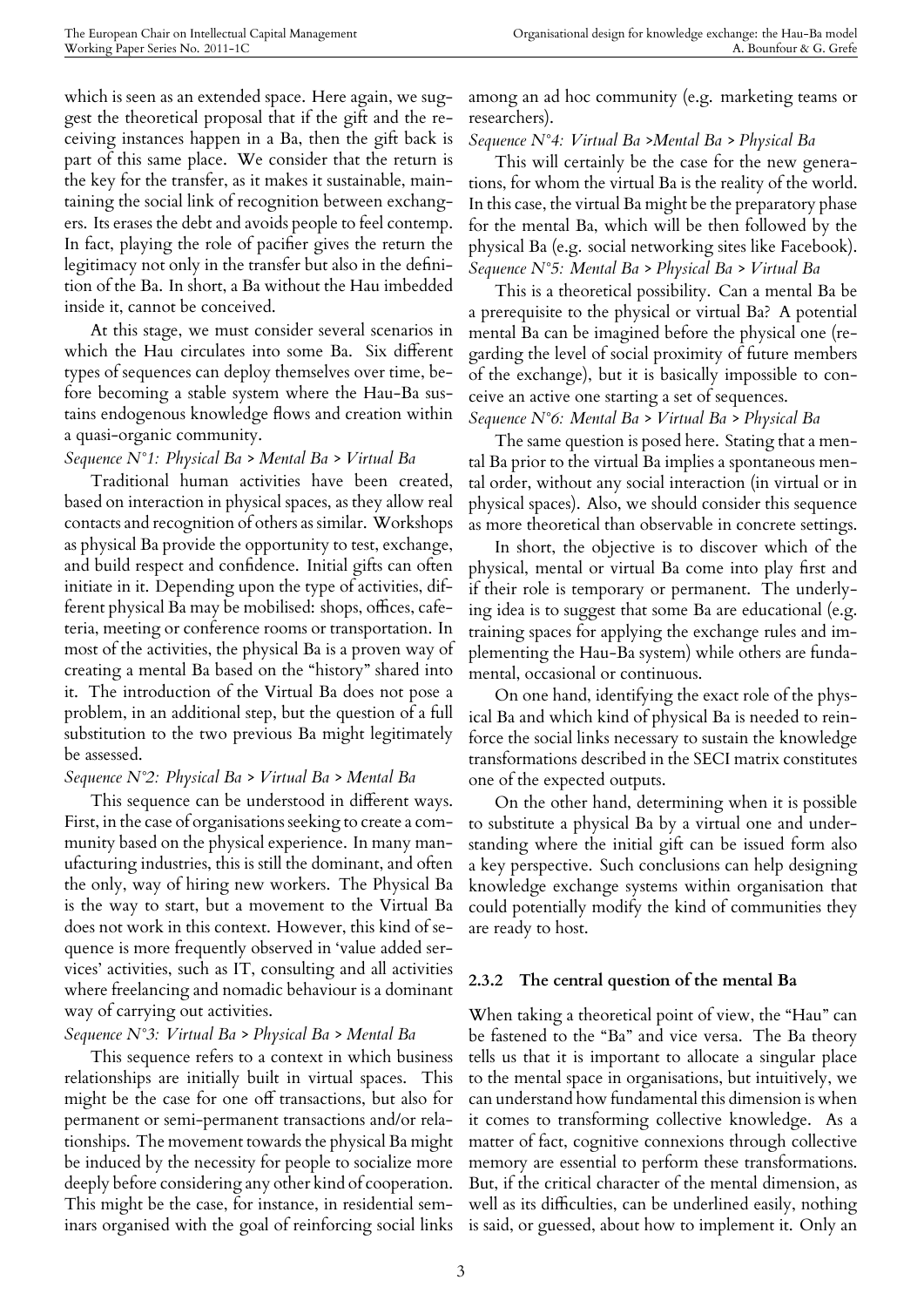empiric approach can bring understanding to this question.

From a conceptual point of view, in regards to the "Hau-Ba", it suggests a particular deployment of the mental space, and to a certain extent, the development of an advanced stage of that mental space when the Hau has become a part of the mental Ba. At this stage, the Hau is nothing but the rite of a quasi-organic community whose identity is composed of the grown-up mental Ba.

We can then define the "Hau-Ba" as a singular mode of articulating the gift exchange inside the knowledge transfer spaces. By suggesting this, we tie the "Hau-Ba" to the recognition principle considered earlier (Honneth, 2000). As a matter of fact, the Hau-Ba corresponds to a mode of collective action, in which mutual recognition is the fundamental principle for collective action.

Lastly, the contingency elements related to the community order have to be assessed, especially when its deployment happens inside the transactional order that characterise how organisations work. By transactional order, we mean the dominant economic order based on rationality and interest, that rules markets and societies (Bounfour, 2005, 2006). We oppose its inner logic of power with the fight for recognition (Honneth, 2000; Ricoeur, 2005) mainly achieved within "the communautalism" regime (Bounfour, 2005, 2006).

## **3 The Hau-Ba model in practice**

#### **3.1 Presentation of the empirical research**

A longitudinal study based on participant observation, fed by an in-depth immersion, enables to explore the Hau-Ba like ethnographers, in an aluminium foundry.

#### **3.1.1 Description of the field of research: a community of workers in an old foundry**

The organization used for the research is facing a critical issue related to the loss of its memory at the time of our initial commitment. The departure of many workers over the years, in conjunction with various restructuring plans and the baby-boomer phenomena, explain that the company is losing a large set of skills, expertise and experience from its shop-floor.

At the same time, recruiting, and above all, retaining people in the jobs is becoming more and more of a challenge for managers when blue-collars positions do not attract the young generations anymore.

Furthermore, much like mining and miners, a foundry is characterized by the pride of the people who work in the industry. If pride is not felt right at the beginning of the integration process, or even worse, if the occupation is not respected enough, the acceptance of

the newcomer is difficult, if not impossible. Nevertheless, the need for transferring the occupational memory becomes urgent when the headquarters decided on the revival of the foundry after the closure of another plant, whose activity had to be taken over. This new project brings the perspective of development but it also presents the organization a new challenge. It not only has to recruit workers but it has to transfer the knowledge from senior employees to twenty newcomers.

#### **3.1.2 Questions of research**

In the context characterized by a situation of knowledge transfer between two generations of workers, the problematic is organized around two primary driving questions.

The first question deals with the definition of the knowledge that is at stake in the exchange: in our case, the problem is to identify what constitutes the "occupational memory". This initial step is fundamental to understand what knowledge (critical? intensive? superficial? tacit? explicit? personal? collective? official?) is at stake in the exchange.

The second question is focused on the Hau cycle and the discovery of the social rite of the gift. Five subcategories have to be addressed:

- *•* Is the knowledge identified as part of the transferred (given) memory?
- Is this knowledge well received (e.g effectively used by new hired comers)?
- *•* Is any knowledge returned (new knowledge creation)?
- Is anything else returned (symbols, things, etc.)?
- *•* What is the content of the initial gift? Who is responsible for it? The third question concerns the characterisation of the spaces of the transfer and exchange. Thus, we observe what kinds of "Ba" are mobilised at different phases of the exchange:
- Are any physical, mental or virtual spaces identifiable and what are their sequences?
- Do they hold any kind of transfer characterized by the SECI matrix? (What is their nature: original, interacting, cybernetics, exercise?)
- *•* Is the gift back contained in the Ba? The fourth question aims at analysing the logics of actions and governance subjacent to the exchange, in a final question, split into two sub-categories:
- *•* What is the exchange paradigm shared by the actors? (What are the motivations behind the scene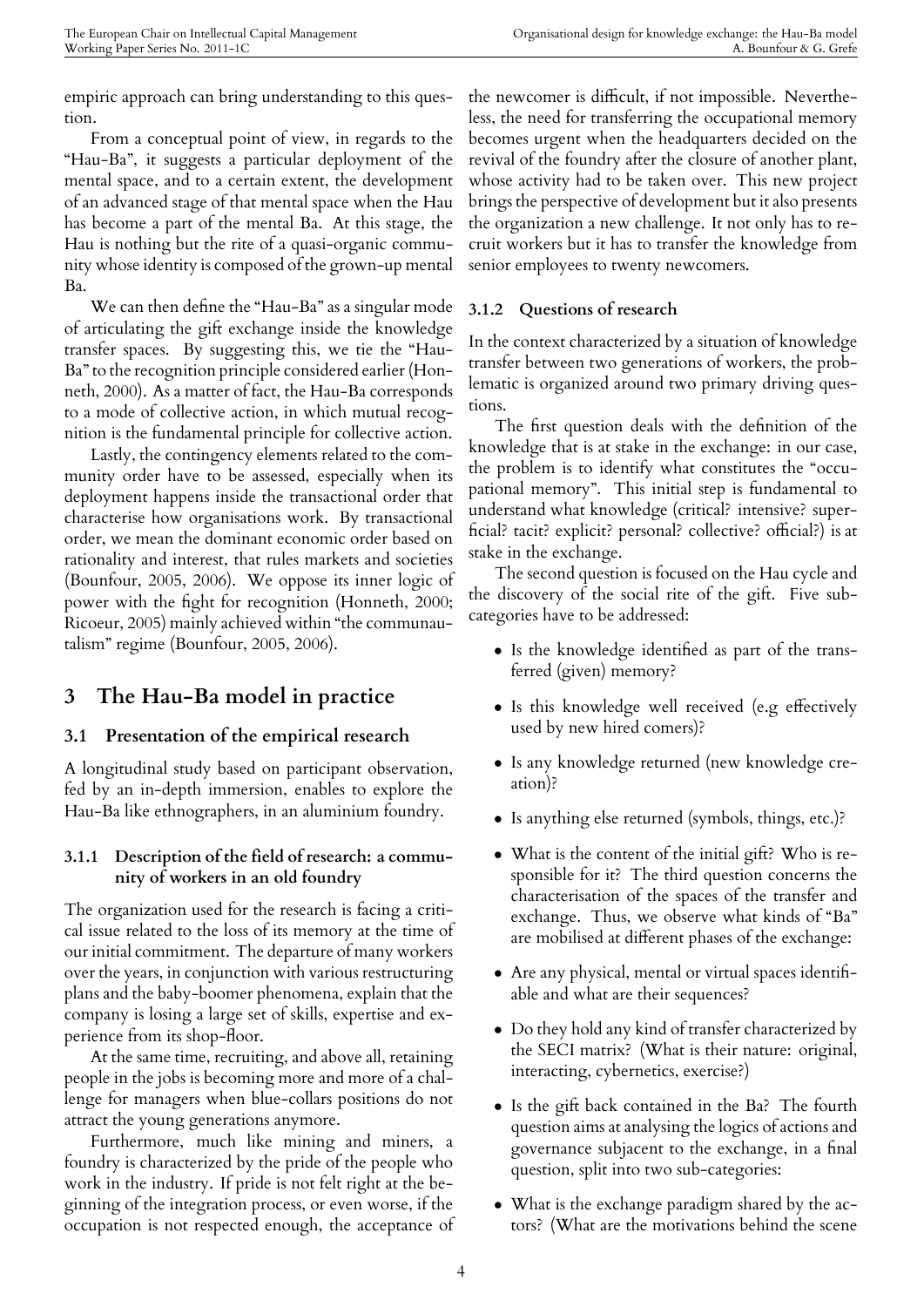of the exchange cycle? How do the actors build the common principle for exchanging?)

*•* To which organisational modes do they belong? (Is the concept of "community order" the right one?)

A fifth and transversal question is also continuously posed, related to the contingencies, specific to the field of research. Two major ones emerge from the initial phases of the research: the survival feeling that exists within indanger industries and the concept of occupation (skills level). In order to fully answer to this set of questions, we compare this case with a second one embedded into the same organisation but related to another occupation (aluminium hard extrusion) made of engineers and searchers. The work is not exposed in this article.

#### **3.2 Methodology**

#### **3.2.1 An ethnographic exploration**

In order to build the model, we choose to proceed from "the gift to the Ba and from the Ba to the gift-back". This means that we start with the identification of the knowledge transfers (the most obvious observable facts) that also define the typical Ba. Then, it becomes possible to search the possible returns that maintain these Ba as spaces for positive social interactions.

We also opt to explore the Hau-Ba dimensions via a qualitative approach based on coding. This protocol enables to identify the Hau from the sharing of the same symbolic meaning by the three instances of the gift (giving, receiving and returning). The assets involved in the instances are identified into particular Ba, for every stage of the transfer. The meta meaning of the exchange, or the spirit of the gift (the Hau) is seen as the atmosphere of these Ba. It means that understanding a Ba (why a Ba releases such an atmosphere, based on which emotions, motivations or shared meanings) helps to figure out the Hau.

In order to collect the data, we spend 18 months in the foundry, attending to the foundry daily production and observing the different stages of the integration process of twelve newcomers. We decide to adapt the "3A" methodology created by Poitou (1997). In order to do so, we interview eight experienced workers for three days each. They describe and explain each step of the process within the foundry. After the initial collection of material that shapes the occupation memory, we are able to establish the list of the necessary knowledge required in order to practice the occupation as a professional. Based on these lists, we can also track which pieces of memory are actually transferred effectively, to whom, when, and where. We consider the knowledge transfer confirmed when the apprentice puts it to use.

Whenever it becomes necessary, we interview the people involved in the transfer: 51 individuals are part of the total investigation.

In parallel, we document all the significant events that occur during the time of the immersion. By significant events, we are referring to every relevant interaction observed between the new and old workers but also innovations or collective decisions. Then, based on their analysis and on the spaces where they transpired, we are able to identify what will work as a return. The final step is to gather a gift, with a reception, and a giftback to compose what we call a "triad".

For each triad, the gift-back works as another side of the transfer: by displaying symbolic or concrete "acknowledgement of knowledge transfer", it ensures the sustainability of the equity feeling: the transfer from the givers can go on. When they feel appropriately recognized, the givers are ready to pursue the gift.

#### **3.2.2 A process analysis**

The triads are identified using a synthetic chronological matrix. Its columns match gifts, receipts and returns that are coded into each Ba for every SECI phase along the 18 months.

Six periods emerged from the issue of the initial gift (P0), through the completion of the initial four SECI phases (P1 to P5), ended by the stabilisation of the Hau-Ba system when fully deployed after P5. We conclude that the Hau-Ba not only needs a time for initialisation (P0), but a whole completed SECI spiral to become a community system:

- where all the individuals are givers who recognise each others as community members while exchanging;
- where giving and returning are totally merged;
- where giving and returning assets are both made of knowledge.

#### **3.2.3 The mental Ba difficulty**

The protocol leads to the determination of a piece of the mental Ba from the "gift exchange paradigm" (Caillé & al., 1996; Caillé, 2007). The gift exchange paradigm can be seen as the mental space that gathers the common motivators for exchange between givers and receivers. It is also associated to the meta meaning that the gift instances symbolise to the exchange partners. The secondary side of the mental stage is slowly defined through the new created collective memory that emerges from the SECI matrix phases. In the end, the definitive and cumulative mental Ba appears as the occupational identity (made up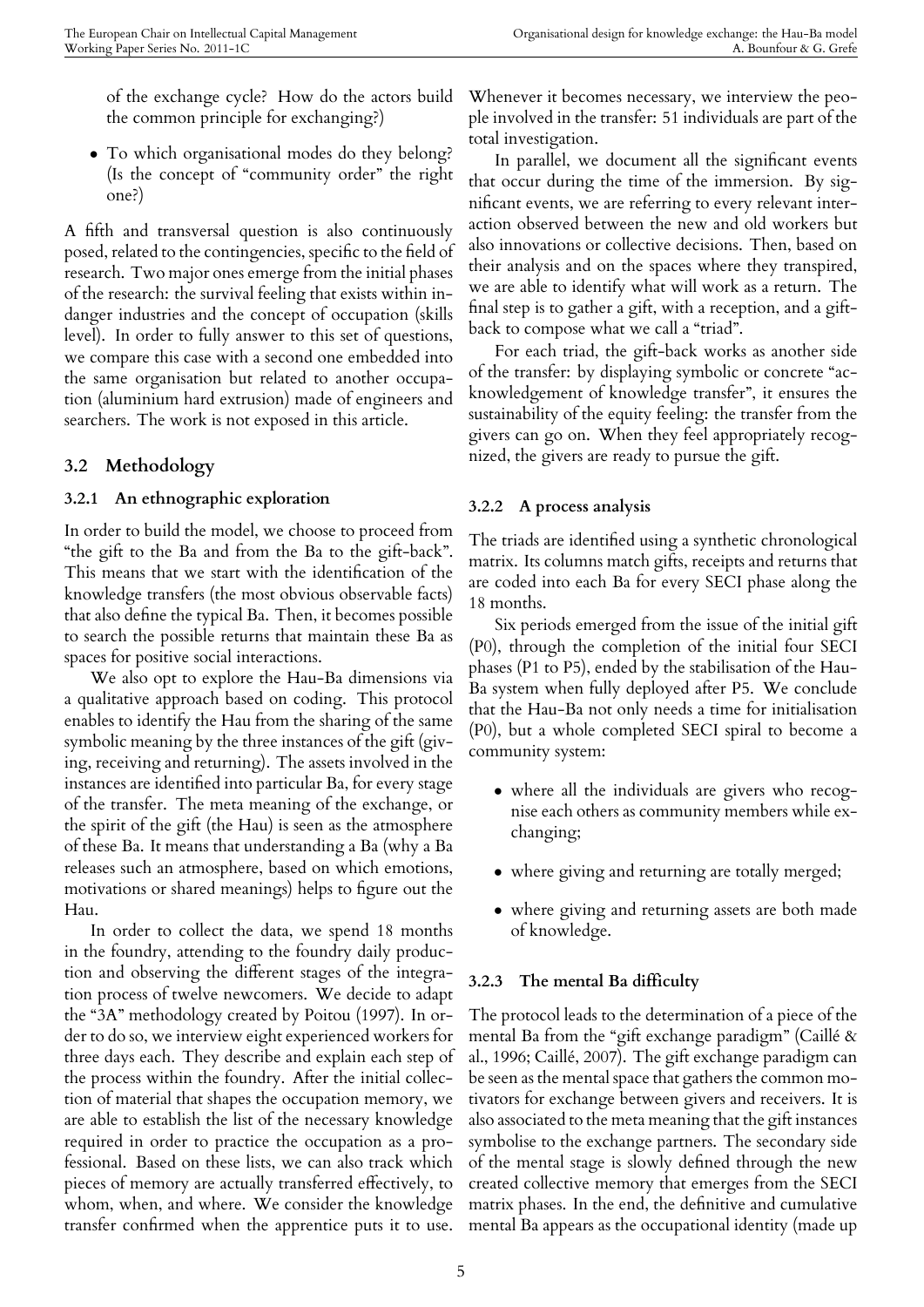of a status, a culture and an expertise linked to a memory) that deploys itself into successive physical Ba.

Finally, the research process works as the interpretation of the Hau mechanisms through one mental Ba generation from multiple physical Ba activities. As a result and temporary conclusions, four emerging phenomena are dependant to the Hau-Ba connexion and to the generation of the mental Ba :

- *•* A relay between two generations of workers;
- *•* The reinforcement of the psychological contracts that link the exchange partners with their organisation;
- *•* The rejuvenation of the occupational memory mainly composed by tacit knowledge;
- *•* The rebirth of a community defined by one rite (the Hau) and a new occupational identity.

#### **3.3 Output of the research: a specific model from the Hau-Ba theory**

#### **3.3.1 In-the-field preliminary actions**

#### **The implementation of a tutorial system**

From survey results, we document that newcomers believe that on-the-job employees are not involved in their training. The experts do not feel any recognition for their transmission of memory from the organization. If they consider knowledge transfer a duty, they want it be officially recognized for this role. The middle management take this request under consideration; as a result, they build a tutorial system and nominate specific tutors.

The return to a practice from the "glory years" is a way to reconcile "survivors" with their past. It also refreshes their memory that they all belong to a historic, prestigious and glorious company. The sense of pride is revived, reminding the seniors the value of their jobs in the French industrial context. All these aspects construct a very strong job identity, shared by a "community". First, the foundry workers can be called a "community of blood" (Tönnies, 1977) since most of them have come from the same village, for many years. It is less true with the newcomers; but most of the old generation shared the same roots. Secondly, it can be seen as a community of space also (Tönnies, 1977): they all share the same shop floor and face the dangers together working the furnaces. They use a common space in order to work in tight coordination. Finally, we can evoke a community of spirit (Tönnies, 1977) when they develop a common social identity. Belonging to the same historic organization/industry, being involved in union activities and sharing a similar job with very specific occupational characteristics (danger, nobility) all help build a strong feeling of belonging and a strong social identity. Then, we can declare the foundry workers a community per se. But can a community whose identity has been threatened and weakened after years of lay-offs (Sainsaulieu, 1985; Boisseroles de Saint-Jullien, 2005) be still so called? The open question is to figure out if this community can be reborn, integrating new members who do not share the same characteristics. In short, what is at stake is the capacity for a group with a historic identity, to develop new organic links between members, thanks to a specific social and knowledge exchange (Blau, 1964; Alter, 2006; Ferrary, 2003). This would generate a new identity as effects of mutual recognition, for both old and new foundry workers, all peers from now.

#### **The trigger of the Hau-Ba system: the original gift**

The first result of the tutorial system is to restore positively the psychological contract tacitly established within the organization (Delobbe & al., 2005). Indeed, once nominated as "tutors", the senior employees involved in the training process feel that equity is respected again. They consider it a duty to help the new generation take over the trade secrets that can only be given to who deserve them. For the old generation, owning the "tutor title" is an opportunity to leave a legacy, but without disappearing or "being erased" by their own gift. On the contrary, turning into a tutor seems the right way to officialise the value of a career, which is nearly a life. After 25 to 30 years spent in the same plant, passing on their experience is considered a way to legitimise their whole commitment. It is seen as a necessary gift (this word "gift" is formulated in interviews) to the newcomers as far as they understand that the trade is respectable. They would not risk the gift, if both the organisation and the apprentices did not recognize it. The organization has to show explicit signs of recognition of this potential gift. This recognition, from the management, can be seen as the "original gift" that triggers another exchange, between workers.

As for the apprentices, they have to quickly return at least signs of gratitude (knowledge is not possible yet due to a too big gap between expertises): they have to give back (even intermediary symbolic signs, as Mauss could accept them in his early theory), or leave the factory.

Coming back to the original gift, we note that it concerns both tutors and newcomers. For them, the initial gift (that makes the newcomers act as "receivers") is to give the promise of a long-term job , after a successful training period. At the end, we can conclude that both trainers and trainees are sharing a same paradigm: the "occupation" desire (Osty, 2003), expression of the need of (re)developing a social identity.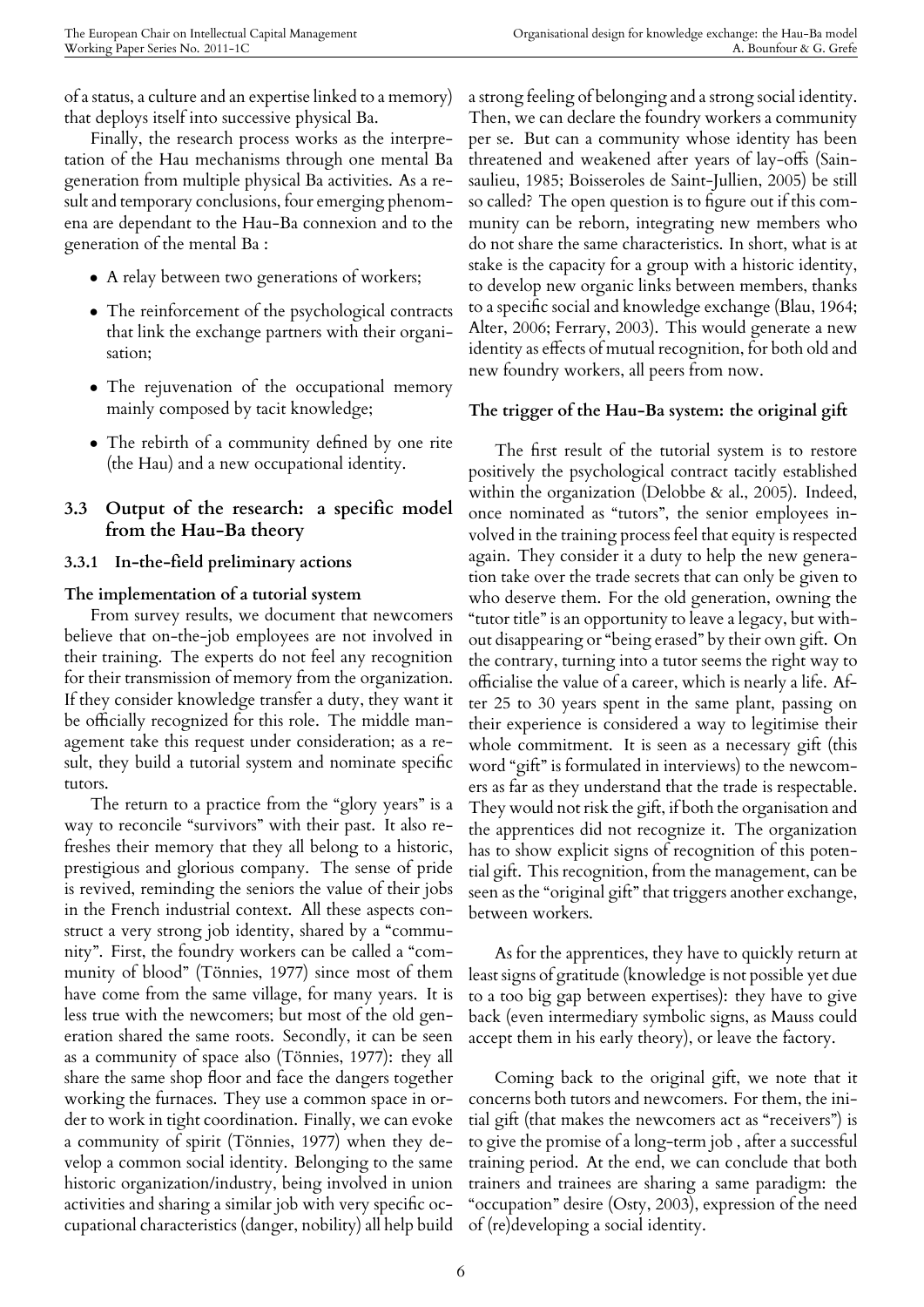#### Table 1: The architecture of the empirical research

*Exploring the Hau-Ba with a grounded theory (Strauss & Corbin, 1990) and an ethnographic approach. Contingencies of case 1: survival feeling, operator status, historical trade (Osty, 2003, 2005; Osty & Dahan-Seltzer, 2006).*

| Step1: What is the<br>knowledge poten-<br>tially involved in the<br>exchange?                                                                | Step 2: Do giving and receiv-<br>ing knowledge work as an ef-<br>fective transfer?                                                                                                                                    | Step 3: What are the<br>Ba that hold this effective<br>transfer?                                                                                                                                                                  | Step 4: Is there any<br>gift returned in the<br>Ba, sharing the same<br>"paradigm"<br>$\sigma$<br>$ex-$<br>change?                                                                                                                   |
|----------------------------------------------------------------------------------------------------------------------------------------------|-----------------------------------------------------------------------------------------------------------------------------------------------------------------------------------------------------------------------|-----------------------------------------------------------------------------------------------------------------------------------------------------------------------------------------------------------------------------------|--------------------------------------------------------------------------------------------------------------------------------------------------------------------------------------------------------------------------------------|
| Analysis of the occupa-<br>tional memory                                                                                                     | of<br>Analysis<br>the<br>motiva-<br>tions for giving and receiv-<br>do they share a meta<br>ing:<br>meaning? (paradigm of exchange)<br>Analysis of the use of the trans-<br>ferred knowledge: false or real<br>usage? | Analysis of the spaces where<br>the gift and the receipt (use)<br>happen. Can the transforma-<br>tions be done only into a phys-<br>ical Ba? Is there a mental Ba<br>behind that can justify complex<br>cognitive transformation? | Record all the significant<br>events that happen during<br>the transfer (18 months).<br>Analysis of potential re-<br>turns (what kind? Where?<br>$Why$ ?)                                                                            |
|                                                                                                                                              | Conclusion: the first two instances<br>of the Gift come with an effective<br>knowledge transfer                                                                                                                       | Conclusion: a mental Ba made<br>of collective memory develops<br>itself on the basis of the prac-<br>tical physical Ba.                                                                                                           | Conclusion: the gift-back<br>works as another side of the<br>transfer:                                                                                                                                                               |
| Pre-requisite: Build-<br>a knowledge<br>ing<br>mapping<br>(Ermine,<br>based<br>2000)<br>on<br>archive and expertise<br>owned by the seniors. | Is the transfer effective and effi-<br>cient? Is the knowledge used by<br>the new comers?                                                                                                                             | Analysis of their dimension<br>(physical, mental, virtual?)                                                                                                                                                                       | Condition: potential re-<br>turns must occur in the<br>same Ba as the initial gift<br>and receiving instances.<br>Then, we must assess and<br>compare the motivation<br>between giving, receiv-<br>ing and returning such<br>assets. |
| Adaptation<br>of the<br>"3A method" (Poitou,<br>1996)                                                                                        | Analysis of the causes<br>for departures from the job<br>$\blacktriangleright$ Analysis of the motivations<br>for staying at the job with the<br>ones who stay, is there any new<br>transfer that starts?             | $\rightarrow$ Analysis of their na-<br>ture: what transformation<br>happened in each Ba regard-<br>ing to the SECI matrix?                                                                                                        | Does<br><sub>a</sub><br>➡<br>common<br>"meta" motivation ap-<br>pear to characterize the<br>paradigm of the gift<br>exchange?                                                                                                        |
|                                                                                                                                              | Analysis of the questions,<br>ideas, new routines developed<br>and identification of other SECI<br>steps.                                                                                                             | $\rightarrow$ What do they need to<br>happen? (as a way to deduce<br>the hollow presence of the<br>mental Ba)                                                                                                                     |                                                                                                                                                                                                                                      |
| Coding (Miles and<br>Huberman, 2003) of<br>the identified experts<br>knowledge<br>(Girod,<br>1995)                                           | Coding of the "received"<br>knowledge (newcomers); of<br>the new given knowledge from<br>both tutors and newcomers<br>(happening after the gift of<br>memory)                                                         | Coding of the physical<br>and mental Ba holding the<br>transfer or transforming the<br>knowledge                                                                                                                                  | Interviews with the ac-<br>tors, coding of their an-<br>swers. Coding of the as-<br>sets confirmed as returns.                                                                                                                       |

**From P0 to P5 : the articulation of the Hau-Ba system through the completion of an initial SECI matrix**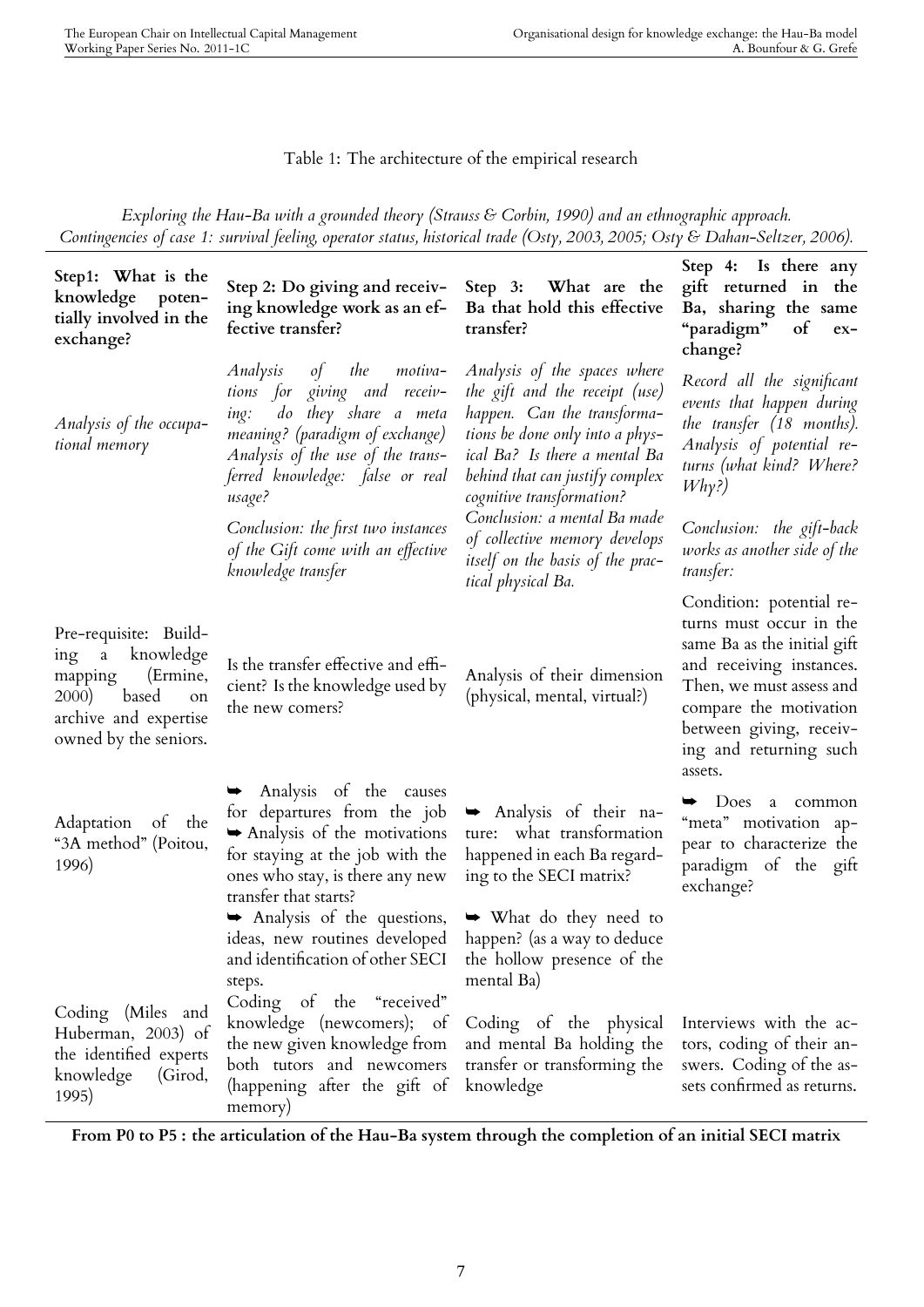#### **3.3.2 The Hau-Ba in action**

#### **The start of the Hau-Ba system: the initiatory gifts of phase 1**

First, "poor" gifts from the tutors are noticeable. Indeed, acting like a test, the early gift deals with declarative and procedural knowledge (Girod-Seville, 1995), a kind of "easy to hold" memory. No tacit or personal knowledge is at stake in this stage. This knowledge transfer happens in the "cold area" of the foundry, which is separated from the real life of foundry workers community.

The main life happens in the "hot area", close to the molten metal, near the furnaces, during casting phases. In the cold area, a tutor with vast experience spends three months with the newcomers. They are delivering the key messages on safety and molten metal knowledge. The initial three months are absolutely critical in the integration process and most of the employee departures happen during this initial phase.

Departures intervene according to one of two modalities:

- *•* The new employee can initiate the departure:
	- They realize the danger
	- They learn the conditions associated with being part of the community: (facing the danger, dominating the fear.)
	- They simply cannot adjust to the job, and leave.
- *•* The tutor can also initiate the departure.

Testing the ability of the newcomers to receive the gift, the tutors decide if they can be trusted, based on the way they use the given knowledge. Before receiving the trade secrets in the hot area (the "critical knowledge"), tutors reject both the trainees who do not use the knowledge well and the ones who do not give back the signs or the confirmation that they respect the exchange.

Table 2: First phase of primary socialization

| Gift      | Explicit and tacit non-<br>critical knowledge         | Primary<br>original                     |
|-----------|-------------------------------------------------------|-----------------------------------------|
| Receiving | Applying the knowl-<br>edge with professional-<br>ism | Ba made<br>of:<br>Physical<br>practical |
| Return    | Respect and humility<br>signs                         | Ba (cold<br>area)                       |

Two groups: senior employees and junior trainees (inter-group exchange)

In this primary, original Ba, there is no risk of knowledge waste because the training is started in the most basic area. They may sacrifice some "trivial knowledge" to test the ability of the recipient to be a 'receiver'. At this stage, we cannot speak about a full Maussian gift model. The newcomer is not asked to give back, except for the attitude that we will endow them with the communities trust: essentially the respect for the trade and the initial knowledge that was given to them. This also implicitly means that the recipients acknowledge the Hau by respecting the gift tacit rule. Humility, respect and the desire to do well are summed up with the right mind-set by the future member of the community. Indeed, integrating the hot side of the foundry is a step towards the acceptance in the group of experienced casting workers. There they are going to transfer the ultimate knowledge, the richer knowledge in terms of tacit and personal dimensions (Polanyi, 1983; Winter, 1987), and the knowledge that cannot be transferred without high social interactions.

#### **The total Hau-Ba system: SECI completion and micro gifts cycles**

At the very beginning, the newcomers only observe the process. They learn how to alleviate their fear and to interpret the codes used between workers. These codes are used to work in synchronisation; often in conditions were no words are spoken. This close interaction takes place in the space composed by the furnaces and that can be associated to a second physical Ba. We can tell that its sharing supports the secondary socialization (phase 1 in the SECI matrix of Nonaka & Takeuchi, 1995, pp. 71-72, p. 89). It should also be noted that this physical Ba would only work temporarily if a second one did not exist to support the following phases of the knowledge transfer and creation.

In fact, we are saying that another Ba must be developed, this time a mental one, in order to sustain the transformation of the next SECI phases. Here, a mental Ba, made of "collective memory" is being built, thanks to the interactions in the physical Ba.

Through the sharing of an emotional climate, the individuals who exchange live a common emotion, which appears as a characteristic of the identity of the emerging community.

Indeed, in the hot section, danger is omnipresent. Lethal injury due to explosions and burns are always possible. Workers must stay absolutely vigilant, secure and maintain the ability to control their own fear. Then, between acceptance and denial, the casting workers dominate their fear and never even allude to it: showing fear is tacitly forbidden or the whole psychological balance of the team would be disturbed.

The newcomers who are receiving the "trade secrets" on the hot side give obvious proof of membership by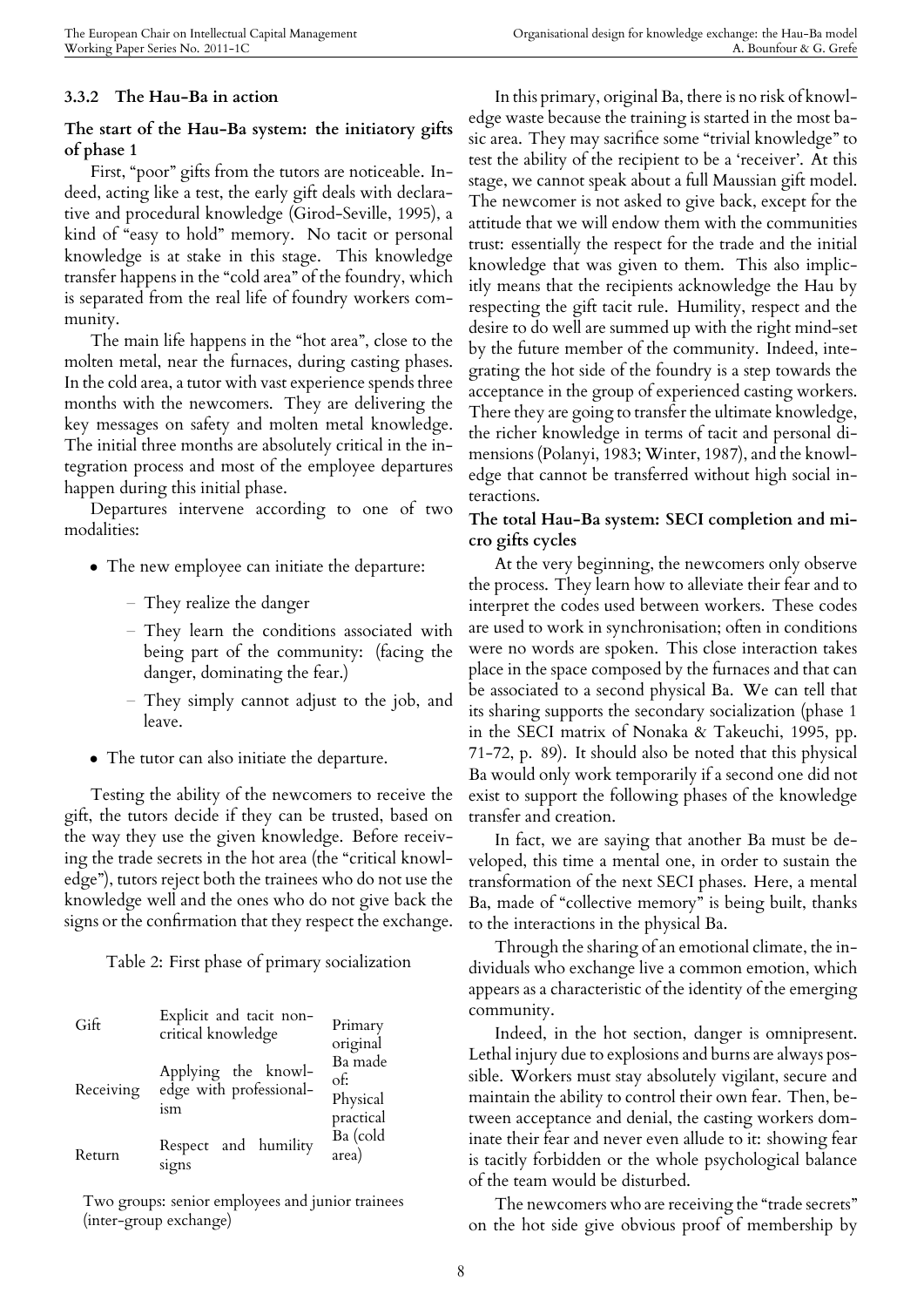accepting to assist the furnace pilots during the casting operation. If they are not ready to express a form of self-confidence at this stage, the ones who are not able to share this mental Ba cannot be part of the knowledge exchanges anymore. They all finish by leaving the foundry.

Table 3: The second phase: the secondary socialization

| Gift      | Tacit highly critical<br>knowledge                                                                     | Secondary original<br>Ba, made of the                              |
|-----------|--------------------------------------------------------------------------------------------------------|--------------------------------------------------------------------|
| Receiving | Applying the knowl-<br>edge, denying the<br>danger.                                                    | combination of:<br>Physical practical<br>Ba: hot area<br>Mental Ba |
| Return    | Accepting the job of-<br>fer after the temporary<br>contract (long term<br>contract agreement:<br>CDI) | (arousing):<br>collective memory<br>(emotional climate<br>shared)  |

Emerging occupational community

At the same time, other types of interactions have been noticed within other spaces.

During breaks and social time, in the refectory, the newcomers use the opportunity to ask questions and make tutors talk about what they cannot exchange during the operations (the protective gear prevents from speaking in the hot area). Tacit knowledge is transformed into explicit one via questions and comments. At this stage, the reception is prior the gift: asking a question can be considered as a way to receive a knowledge which is not transferred yet, but which is expected.

In order to transform the tacit knowledge into explicit knowledge, the physical Ba is not enough. The location of interaction is disconnected from the reality of the trade; cooperation in action is no longer possible. At this stage, individuals rely on the mental Ba to understand each other and transform tacit knowledge. This Ba is made of collective memory, which sustains the cognitive process of knowledge transformation and creation. While active, the mental Ba becomes self-perpetuating, continuously building new collective memory.

Social time is also rich in 'returns'. By sharing social events, such as a sport challenge, a strike, the epiphany or a retirement celebration, the younger generation gives back socially. They honour the seniors and bring back pride to the trade (winning a sports challenge in the name of the foundry, building miniature casting tools as a gift for the tutors who retire, cooking pastries to celebrate the "kings" of epiphany). In a word, they give back symbols to honour the givers, while both tutors and

newcomers experience the pleasure of conviviality. At this stage and thanks to the establishment of strong social links, the emerging of a community is confirmed.

Table 4: The third phase of externalization

| Gift      | Answers<br>(explicit<br>knowledge)   | Interacting Ba made of<br>the combination of:<br>Physical Ba: social places                           |
|-----------|--------------------------------------|-------------------------------------------------------------------------------------------------------|
| Receiving | Questions<br>(explicit<br>knowledge) | (refectory, outside of the<br>factor: places apart the<br>workshop) Mental Ba<br>(active): collective |
| Return    | Symbols of<br>honour                 | memory transforms<br>received knowledge and<br>increases itself)                                      |
|           |                                      |                                                                                                       |

Confirmed occupational community

Almost 18 months after the early phase of primary socialisation, we discover a new phase around work place innovations. This occurs when the younger works have learned enough to earn the status of the Giver.

The young foundry workers develop ideas on ergonomics and security. If these first gifts seem modest, they do not hurt the hierarchy of expertise and they do not defy the old experts. In this way, they maintain the alliance and organic exchange started at the beginning but establish that they are now also peers with their tutors. The situation is the one of a new community without differentiation among members.

The experts acknowledge this situation by receiving the gifts of the young workers. In order to do so without any ambiguity, they recognize the innovations, by alluding to them in official meetings with managers or during theoretical courses. As a matter of fact, experts decide to attend to the training sessions organised for the juniors and use this time to show that not only they respect their ideas, but that they need to learn also.

At this stage, new peers are exchanging knowledge during conversion phases inside specific spaces. These spaces, in the workshop, are also determined by a specific time: they are active when the trade is "off", during the time of maintenance, cleansing, training: while individuals are still inspired by the physical presence of the trade, but while they can also think and communicate. We can allude to a "subliminal" presence of the trade here.

Furthermore, it is important to notice that when parity is at stake, the older generation chooses to reject the "black sheeps" who do not accept the new consensus. For example, two older workers known for passive resistance are laid off without the defence of the unions that tacitly approve. This is a rare position and a strong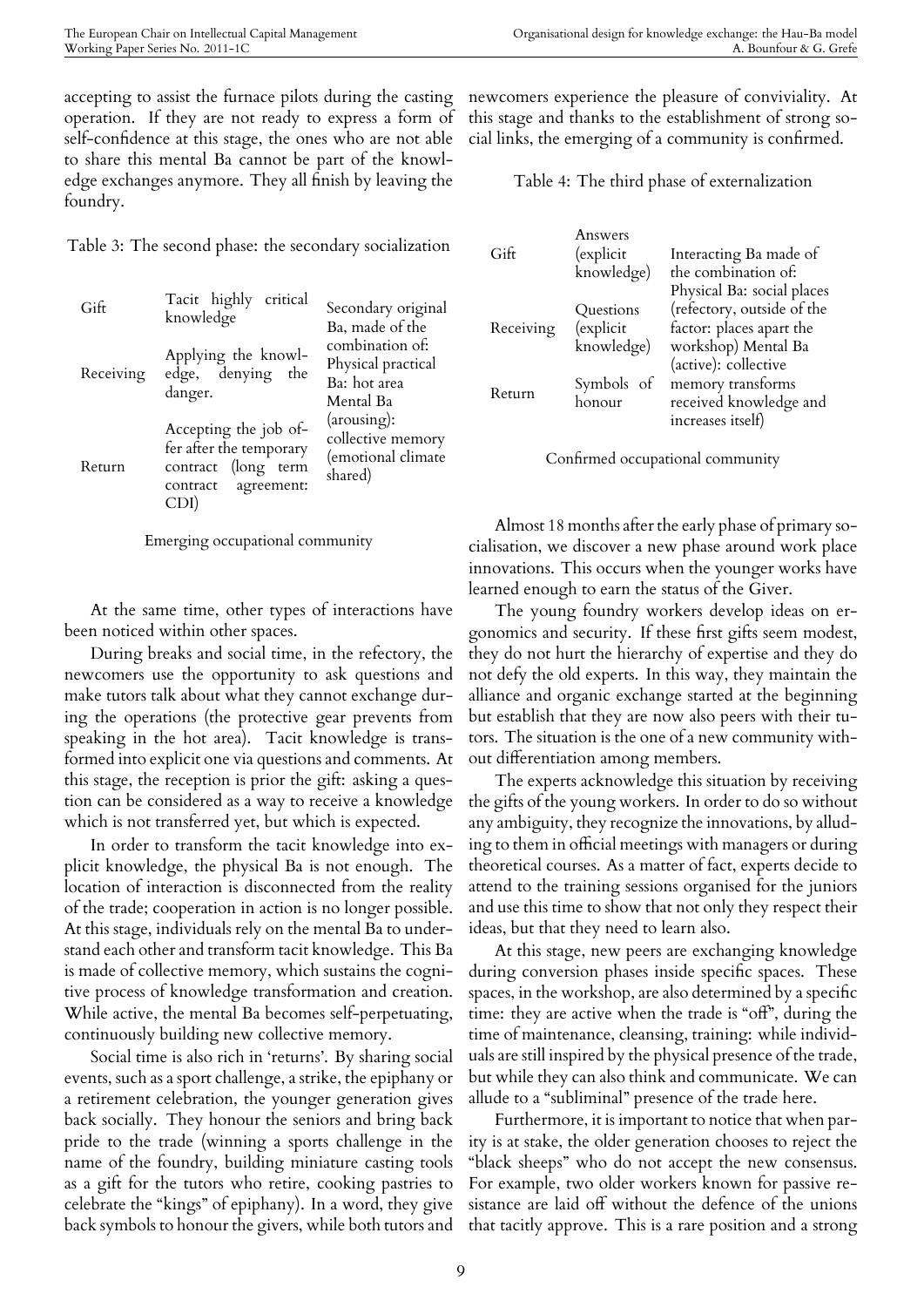proof of cohesion: implicitly, the older workers support the future of the foundry and "help" the younger generation to win the challenge after the transfer of activity for the closed factory.

Table 5: The fourth phase: a phase of conversion

| Gift      | Innovation                                                                         | Cybernetic Ba<br>made of the                                                                          |
|-----------|------------------------------------------------------------------------------------|-------------------------------------------------------------------------------------------------------|
| Receiving | Approval and official<br>agreement. Routines<br>changed.                           | combination of:<br>Physical Ba:<br>workshop (not<br>during                                            |
| Return    | Exclusion of the "black<br>sheep": protection of<br>the new community<br>of peers. | production)<br>Mental Ba (active):<br>collective memory<br>(stronger with<br>parity feeling<br>added) |

Grown-up occupational community (made of peers)

Finally, a last phase can be described through the development of new collective competencies. All the transferred knowledge in prior phases is turned into tacit memory and become intrinsic. Knowledge transfer is endogenous to the community, giving and giving back happen all the time during cooperation and coordination. By adjusting to each other, people integrate the gift and reply by producing the right competence: the one, which is at the same time efficient and secure.

Table 6: The last phase of internalization:

| Gift      | Know-how<br>(competence)                               | Exercising Ba made<br>of the combination                                                     |
|-----------|--------------------------------------------------------|----------------------------------------------------------------------------------------------|
| Receiving | Integrate other's<br>actions                           | of: Physical Ba:<br>workshop (during<br>production) Mental                                   |
| Return    | Adjustment:<br>coordinated<br>know-how<br>(competence) | Ba (active):<br>collective memory<br>(saved and enriched)<br>and social (trade)<br>identity. |
|           |                                                        |                                                                                              |

Occupational community defined as a quasi organic community

The Hau is fully integrated in the mental Ba: It is a cultural rite that defines the community identity. Starting from now, knowledge exchanges are totally invisible. Giving is endogenous to a community embedded into the organization with which another social exchange is performed. Here comes into play the threat of the Hau-Ba system: how can such a network (Callon &

Latour, 1991) last when it is highly submitted to the ways the organization and the society "recognize the recognizers" (Caillé, 2007; Osty & Dahan-Seltzer, 2006)?

# **4 Conclusion. A Hau-Ba, built with the sequence: Physical Ba – Mental Ba along an initial SECI spiral**

Through the completion of the SECI matrix and the development of the four Ba described by Nonaka (1988), the case illustrates the example of a knowledge exchange ruled by the Hau. It also demonstrates that the articulation of the Hau within the Ba produces the rebirth of a quasi-organic community, which means a community, governed by recognition principles (Bounfour, 2006). As a matter of fact, the Hau works as the social link (Godbout, 2007) that enables individuals to see each other as subjects. Applied to a "prestigious good" like knowledge, the Hau definitively carries some of the spirit of the giver and works in order to make the exchange look like Mauss was describing it. Enforcing its meta rule to the individuals involved in the dynamic of the reciprocity, the gift contributes to subordinate (without erasing it) the logic of dominance under the logic of recognition.

This case also shows that a Maussian gift is not only possible in organisations but that it is also embedded in a wider social exchange conducted with the organization itself which appears to be responsible for the issue of the initial gift. But this means also a weakness of the exchange system that we describe: how can we be sure that organisations know how to receive the return and send back new recognition accordingly? Stated differently, once the community becomes competent, its returns take the shape of new gifts towards the organisation. At this stage, the question of the meta recognition of the community members cannot be avoided.

Furthermore, we can tell that the Hau-Ba is able to retain the occupational cognitive inheritance of the foundry but additionally can develop a new form of collective memory through the mental Ba that arises from the physical Ba.

Once it is developed, the mental Ba becomes a major place for knowledge transformations. This operation can be also conducted by a strong but specific physical Ba: the hot area, where the trade is in action, near danger, requiring tacit cooperation. In this case, the role of the practical physical Ba is definitively over-sized. If a practical Ba seems to be the closest to the concept of "Basho" where Nishida's pure experience is possible, we must keep in mind that every occupation or activity is not necessarily embedded into such powerful spaces. Nevertheless, we need to recall that implementing practical places or anything that can reproduce its specific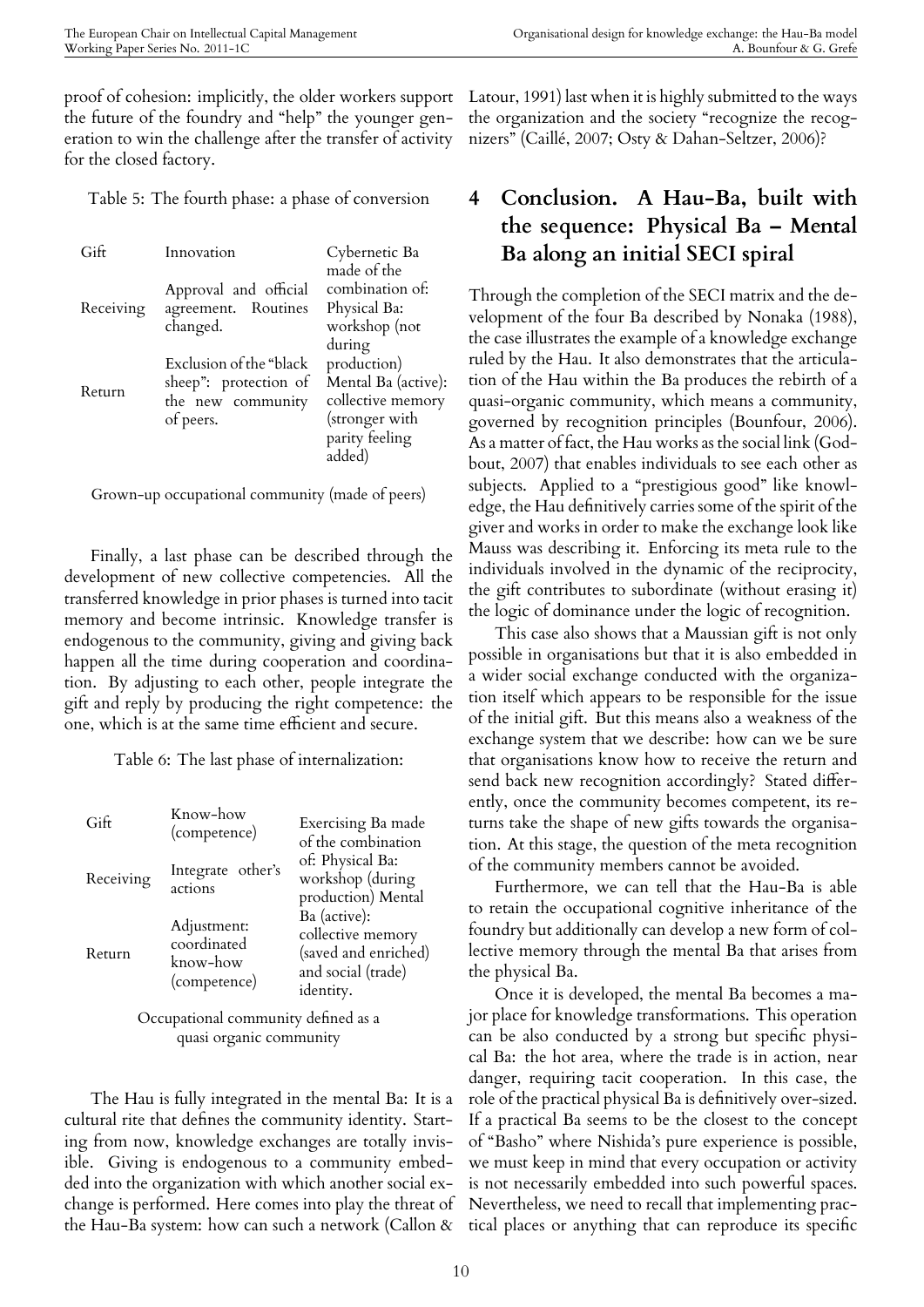atmosphere (Maffesoli, 2005) seems to be key when it comes to inciting tacit knowledge transfer and organic relationships, as we understand that one does not work without the other.

At the completion of the first SECI spiral, the group is a community (all the members are givers, and peers) that is capable of producing competent actions: this means that improvisation is now possible (Erden & al., 2008). This is key when an incident happens.

Once the mental Ba is fully grown-up into deployed physical Ba, the community is mature enough to produce an endogenous gift: giving and returning are invisible, one is working for the other constantly. At this stage, the Hau is part of the mental Ba, as an adopted rite: we can speak of a superior mental Ba that is the fundamental dimension of the Hau-Ba system. As a matter of fact, when the Hau, as a part of this mental Ba, is what produces the cognition and recognition exchange, it contributes to the development of the mental Ba after each cycle of gift. In other words, once the Hau-Ba is connected and realised by members of a community, the system reaches autopoiesis : the system is able to reproduce itself.

Returning to the question of sequence and on a narrower but concrete perspective, we can conclude that the physical Ba acts as a communicational Ba necessary for initiating the gift and exchanging its following assets. Above all, it is confirmed as the essential place for socialising. As far as the mental Ba, its involvement in the transformation process of knowledge is a key. It is also the one that ensures its sustainability. If the virtual Ba does not play a role in this case (an experimental attempt has failed), we can suggest pursuing the research in other backgrounds than manual workers, where the physical Ba could be replaced by a virtual one after the time of initialisation. In this way, we can definitely see a major role for information systems, in order to relocate the interactions of a physical Ba in a virtual environment, allowing remote and thus potentially, a wider and easier exchange.

## **5 References**

Adams, J. S (1963). Toward an understanding of inequity. *Journal of abnormal and social psychology*, 67. p 267-300.

Alter, N. (2006). *Sociologie du monde du travail* [Sociology of Labor] : Press Universitaire de France, "Quadrige"

Balkin, D. B. & Richebé, N. (2007). A gift exchange perspective on organizational training. *Human Resource Management Review*, 17, 52-62.

Berthon, B. (2003). Pour une approche globale du transfert de connaissance: une illustration empirique à l'intraorganisationnel [A global approach of the knowledge transfer : an empirical intra-organisational case]. Actes de Congrès de la XII ème Conférence de l'A.I.M.S., Les Côtes de Carthage,

3-6 Juin.

Blau, P. M. (1964). *Exchange and power in social life*. New York: Wiley.

Boisserolles de Saint Julien, D. (2005). *Les survivants, vers une gestion différenciée des ressources humaines* [The Survivors, towards a differenciated human relations management ].Paris : L'Harmattan.

Bounfour, A. (2000). Gestion de la connaissance et systèmes d'incitation: entre théorie du Hau et théorie du Ba [Knowledge Management and incentive systems : between the Hau theory and the Ba theory]. *Systèmes d'Information et Management*, 5, n°2, 12-40.

Bounfour, A. (2005). Modeling intangibles: Transaction regime versus community regime. In A. Bounfour & L. Edvinsson (Eds.), *Intellectual capital for communities: Nations, Regions and Cities*. Burlington, MA: Elsevier Butterworth-Heinemann.

Bounfour, A. (2006). Connaissance, reconnaissance et «communautalisme» [Knowledge, Recognition and « communautalism »]. In A. Bounfour (Ed.), *Capital immatériel, connaissance et performance*, Paris : L'Harmattan.

Bounfour, A. & Grefe, G. (2009). Designing sequences for knowledge exchange, The Hau-Ba model", in Bounfour A. (Ed.), *Organisational Capital: modelling, Measuring, Contextualising* (pp. 76-108). London: Routledge.

Caillé, A. (2007). *La quête de reconnaissance, nouveau phénomène social total* [The search for recognition, a new total social phenomenon ]. Paris : Editions La Découverte.

Caillé, A., Tarot, C.; Dewitte, J., Rospabe, P., Larcebeau, J., Godbout, J., & Chabal, M. (1996). L'obligation de donner, la découverte sociologique capitale de Marcel Mauss [The obligation to give, the fundamental sociological discovery of Marcel Mauss]. *La revue du M.A.U.S.S* N°8, 2ème Semestre. La Découverte/M.A.U.S.S. 384p

Callon, M., & Latour, B. (1991). La science telle qu'elle se fait [Science as it is performed]. Paris : La découverte.

Delobbe, N., Herrbach, O., Mignonac, K., & Lacaze, D. (2005). Comportement organisationnel [Organizational behavior]. Volume 1: *Contrat psychologique, émotions au travail et socialisation organisationnelle*. Brussels: De Boeck.

Erden, Z., von Krogh, G., & Nonaka, I. (2008). The quality of group tacit knowledge. *The Journal of Strategic Information Systems*, 17, 4-18.

Ermine, J. L. (2000). *Les systèmes de connaissances* [Information Systems]. Paris: Hermès Sciences.

Fayard, P.M. (2003), "Strategic communities for knowledge creation: a Western proposal for the Japanese concept of Ba", Journal of Knowledge Management, Vol.7, n°5, pp.25- 31.

Ferrary, M. (2003). The Gift Exchange in the Social Networks of Silicon Valley. *California Review Management*, 45, No. 4, 120-138.

Girod-Séville, M. (1995). *Mémoire et organisation* [Memory and organization]. Thèse de doctorat, Université Paris-Dauphine.

Godbout, J. T. (2007). *Ce qui circule entre nous* [What circulates between us]. Paris : Seuil.

Honneth, A. (2000). *La lutte pour la reconnaissance* [The fight for recognition]. Paris : Le Cerf.

Maffesoli, M. (2005). Les mémoires des tribus et le réanchantement du monde [The memories of the tribes and the re-